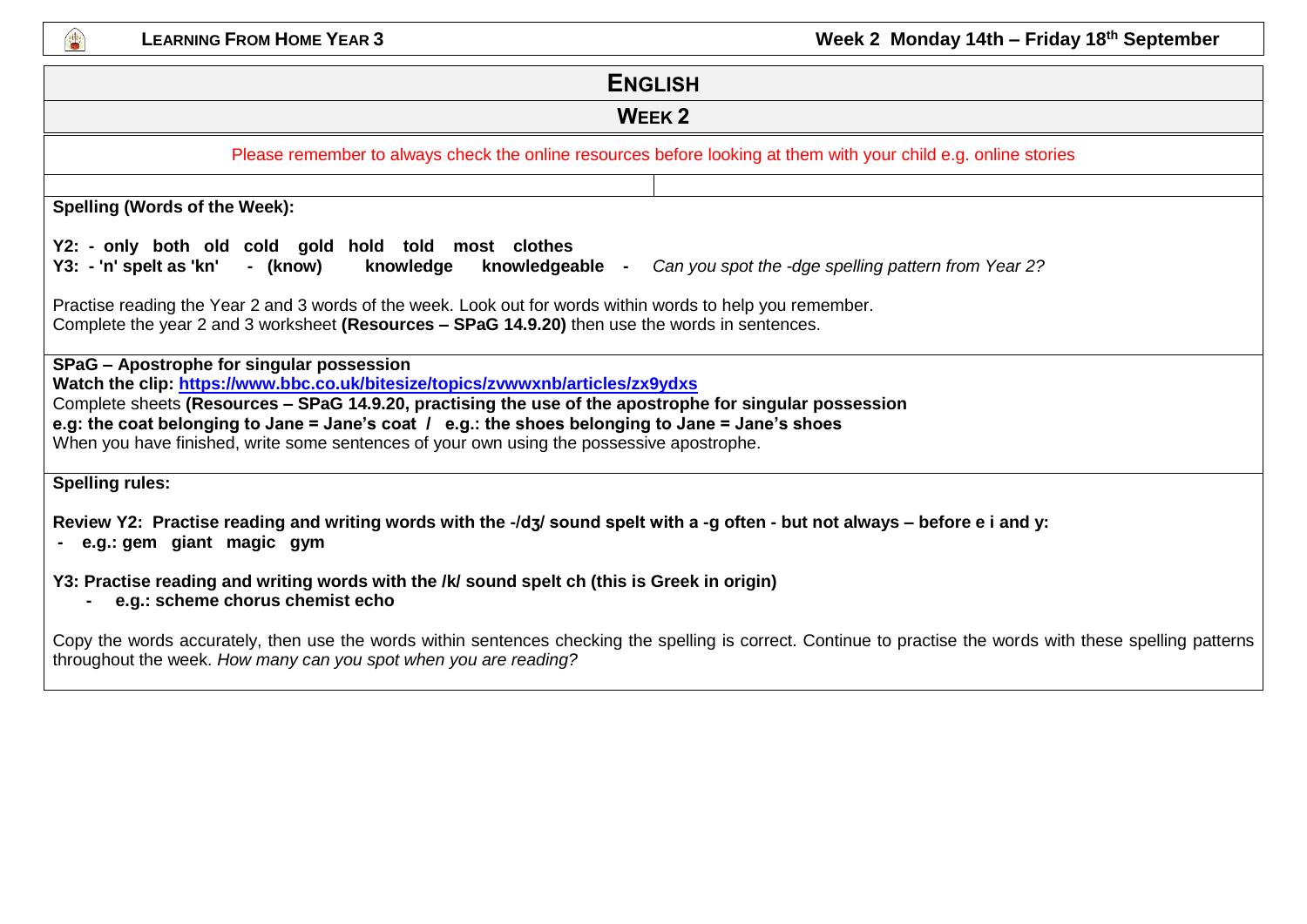#### **ENGLISH**

#### **WEEK 2**

#### **Half-termly focus - 'Stories with a Familiar Setting'**

This week we will begin to plan and write our own stories based on "The Hodgeheg" by Dick King Smith. Real authors often use a familiar story or characters they know well as inspiration for creating their own new stories. You are going to adapt this story to write an animal story of your own in the style of Dick King Smith.

Listen to the story and read along. If you don't have a copy of the book, you can use the links to an electronic youtube version.

1. **Comprehension** – understanding the story

Answer the questions about chapter 2 (**Resources – The Hodgeheg-comprehension – Ch 2**).

#### **All of the resources for the story planning are on Resources – Story Plan – Hodgeheg**

2. When you have finished reading/listening to the book, **draw a story map of the story** to help you get really familiar with it. Start with the setting and the main character (**Within the Story Plan – Hodgeheg document Resources - The Hodgeheg – Story Map**). Use the map to tell the story to your adults at home and try and add as much detail that you remember from the text.

#### 3. **Planning the story 1**

**We are going to make up our own stories** which should now have **5 main parts: an introduction/story opening, the build up to events, a problem to solve (this is the biggest part of the story), a resolution (the problem is solved) and an ending.** 

#### **Introduction – story opening**

*Who are the main characters and settings in The Hodgeheg story? Who will be the main character or characters in your story and where will your story take place?* 

**Complete the first box (Opening – Story beginning) of the Planning Template** (**Within the Story Plan – Hodgeheg document Resources** – **Story Plan - Beginning**).

We will be adding to this template as we gather our ideas for our stories.

**A good story opening should introduce the main character(s) and the setting.** Read the short description of the park which is the setting in chapter 1 of Dick King Smith's book, "The Hodgheg" (Last week's **Resources – The Hodgeheg park setting**). *Can you picture the scene? What details has the author included that help you imagine it?* You can listen to the story and read along using youtube resources : e.g.: read along version - parts 1, 2 and 3.

**Character(s)**

**Decide on an animal main character. Draw a picture of your animal character and describe him/her in as much detail as you can** : *What does the character look like? What does he/she like doing? What sort of person/ animal is he/she?* Use adjectives and expanded noun phrases to describe him/her e.g: the happy, little hedgehog

#### **Setting**

Settings are important in stories as they set the scene for the action. When describing a story setting, we need to give the reader plenty of detail to help them imagine the scene. *Where does your story take place?* Remember that it needs to be an environment that your animal might live in.

**Draw a picture of the familiar setting you have chosen** – it could be a park, a garden, a hedgerow near a field or the side of a road, a house. Describe it – remember to use our work from last week on adjectives and expanded noun phrases and be inspired by Dick King Smith!

#### 4. **Writing the story opening**

Once you have thought of a character and setting for your story, write the opening paragraph introducing and describing your character and the setting.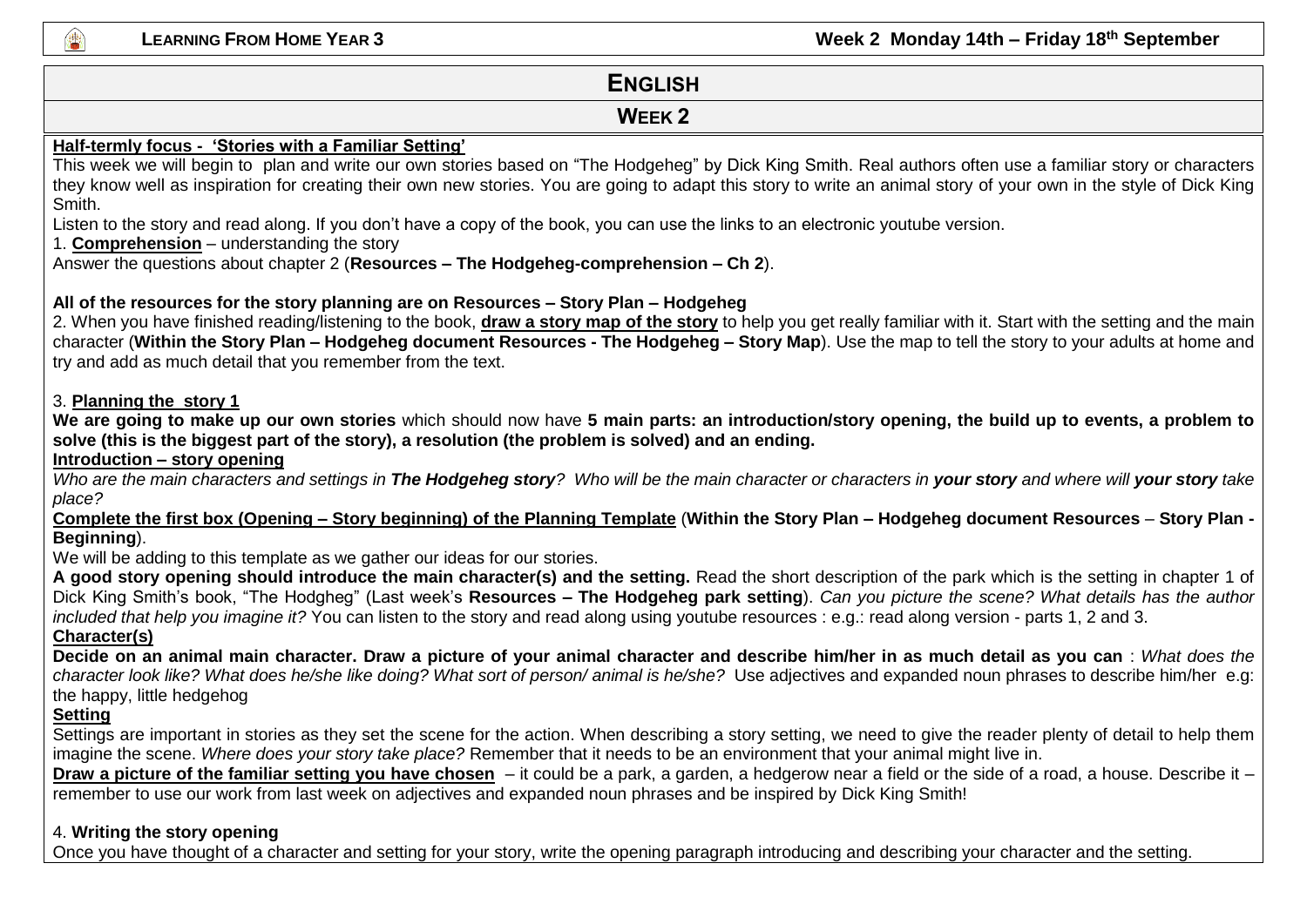

#### **ENGLISH**

#### **WEEK 2**

#### **Comprehension**

#### **Practise your comprehension skills:**

Read or listen to **Chapter 2 of "The Hodgeheg" by Dick King Smith** and answer the questions (**Resources - The Hodgeheg – comprehension – Ch 2**). There are versions of the story on youtube – (see links above). You can listen and read along at the same time. (NB: if you are using an online version of the book, the page numbers might not be exactly the same).

#### **Handwriting**

**Handwriting - Revise one armed robot letters- r (no join to next letter) n m h b p, first and second joins again, 0 1 2 3 4 5 6 7 8 9**

**Revise the one armed robot letters - r n m h b p and the first and second joins again. Then practise forming the digits 0 1 2 3 4 5 6 7 8 9 correctly. Remember that the letter r does not join to next letter.**

Use the handwriting paper (Last week's **Resources – Handwriting**) and handwriting pattern examples available on the school website to practise each of the above letters. Remember the letters are positioned between the grey lines and tall letters (ascenders) go up to the red line above and the letters that hang below the line (descenders) go down to the red line below.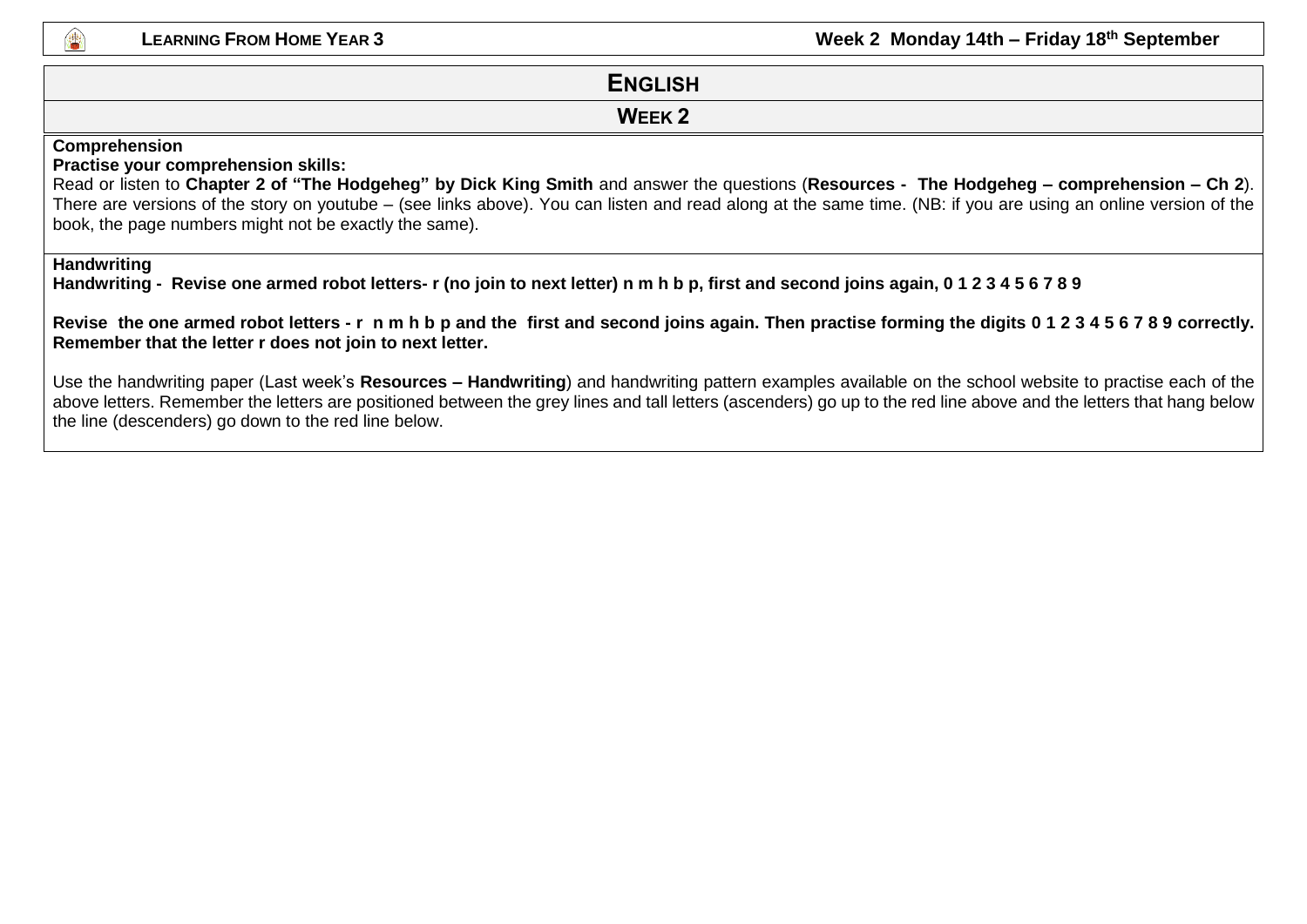#### **LEARNING FROM HOME CONSUMPTION CONSUMPTION <b>CONSUMPTION Week 2 Monday 14th – Friday 18<sup>th</sup> September**

#### **MATHS WEEK 2 All Maths Resources are on the document called Maths Place Value 1 This week we will be exploring the value of each digit in 2 and 3-digit numbers.**  *What does place value mean? Can you say what the value of each digit is in a 2 or 3-digit number? Why does it matter where a digit is placed in a number?*  Explore place value in 2 and 3-digit numbers using different manipulatives (**Within the Maths document – Representing 3-digit Numbers**):

Complete the worksheet to show the different ways of representing numbers.

**Place value grid** – explore the number of hundreds, tens and ones in a number of three digit numbers. Remember only one digit can be placed in each column. **Abacus** – using the information from the place value grid showing the number of hundreds, tens and ones. Complete the abacus drawing a dot/counter on each pole of the abacus to represent the number of hundreds, tens and ones.

**Multibase** – represent hundreds as a small square. Tens as a line and ones as a cross or dot.

For example – the number 312 would be represented as:

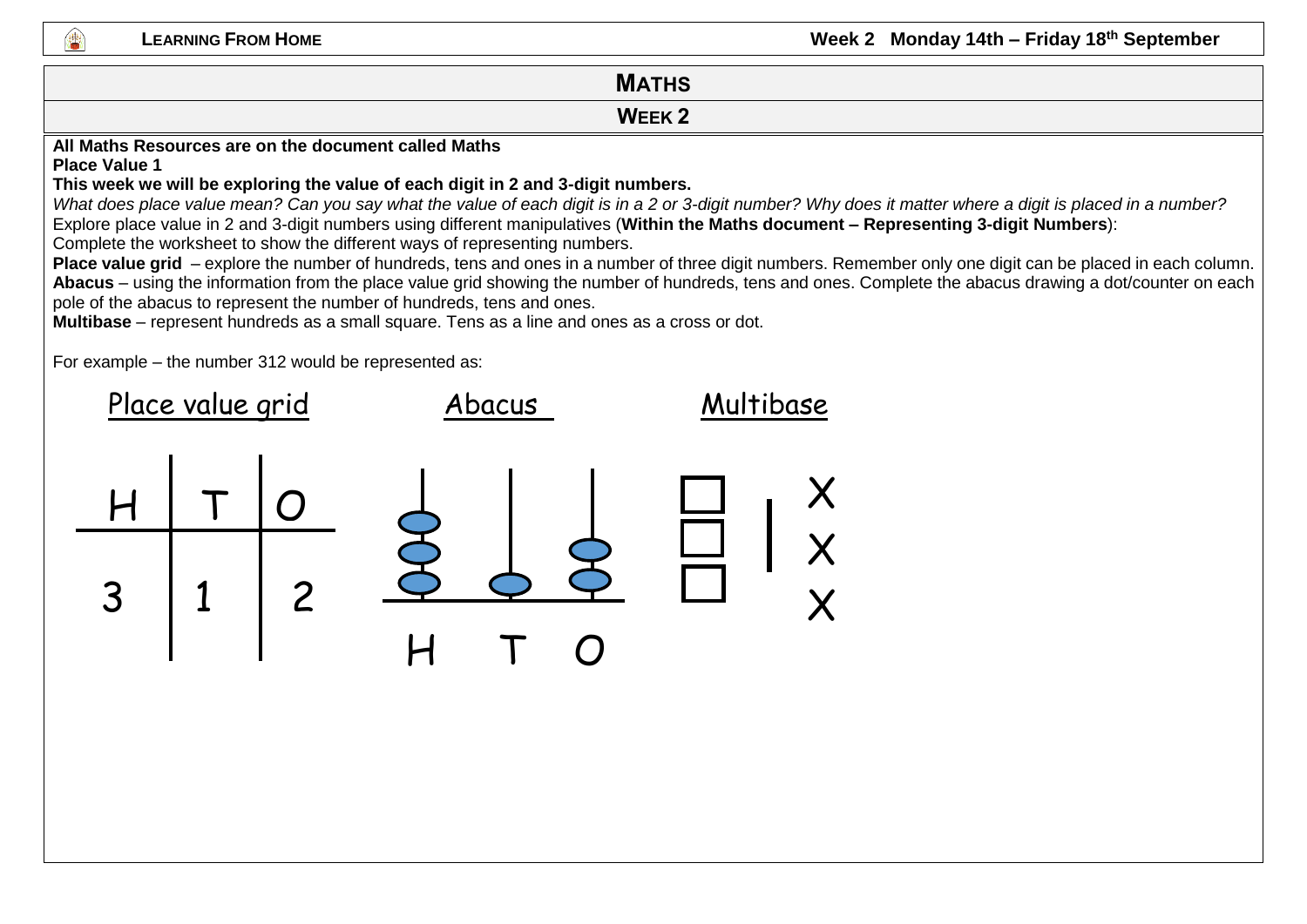

**Partitioning**

and ones.

## **MATHS WEEK 2** Partitioning a number is breaking a number up into different parts. This week we will be partitioning 2 and 3-digit numbers into tens and ones and hundreds, tens

**Arrow cards** are a set of place value **cards** with an "**arrow**" or point on the right side. Overlap **cards** and line up the **arrows** to form multi-digit numbers.



Create your own arrow cards.

Practise making different 3-digit numbers. Select one 100s card, one 10s card and one 1s card, using the values written on their place value grid as a reference. Put the selected place value arrow cards together so that the point of the arrow lines up forming the specified number. Pulled apart the arrow cards to partition the number into 100s, 10s and 1s.

Complete the worksheet (**Within the Maths document – Partitioning Using Arrow Cards**) using arrow cards to pull apart the numbers and then record the number of hundreds, tens and ones.

e.g 352

 $352 = 300 + 50 + 2$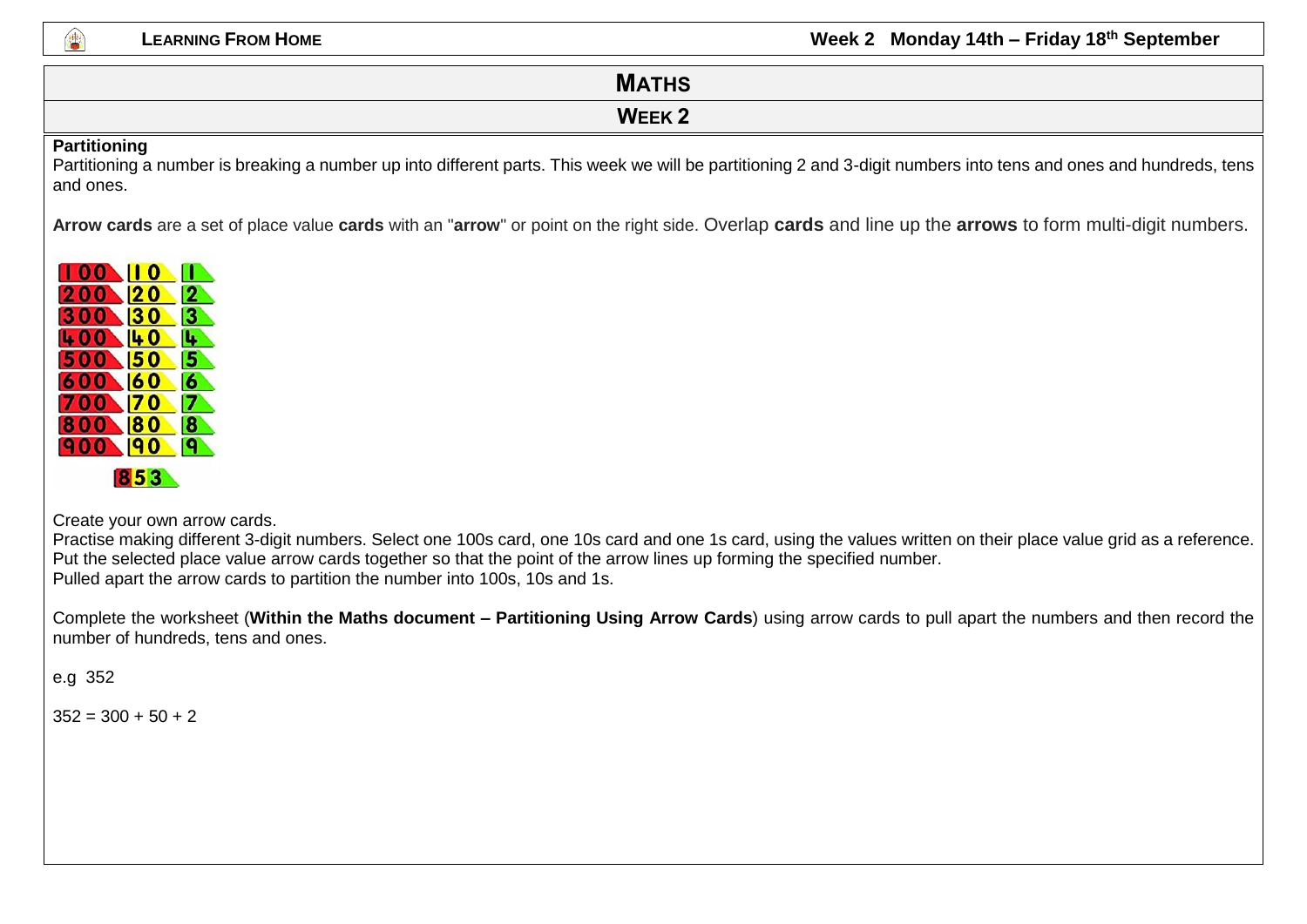

# **MATHS WEEK 2 Partitioning** Watch the BBC Bitesize clip **<https://www.bbc.co.uk/bitesize/articles/zncq4xs> Complete the worksheet to show how a 3 digit number can be partitioned (Within the Maths document – Part Whole Partitioning).**  e.g.: 153 – can be separated into 100, 50 and 3 – we can write this in a number sentence:  $153 = 100 + 50 + 3$  or  $100 + 50 + 3 = 153$ Activity 1: write a **2 digit** number on a place value grid; partition the number into **tens and ones** and write the number sentence that goes with this. Activity 2: write a **3 digit** number on a place value grid; partition the number into **hundreds, tens and ones** and write the number sentence that goes with this. **Challenge**: *Can you work out the missing numbers below?*  215 153  $100$  )  $(50)$   $(3)$

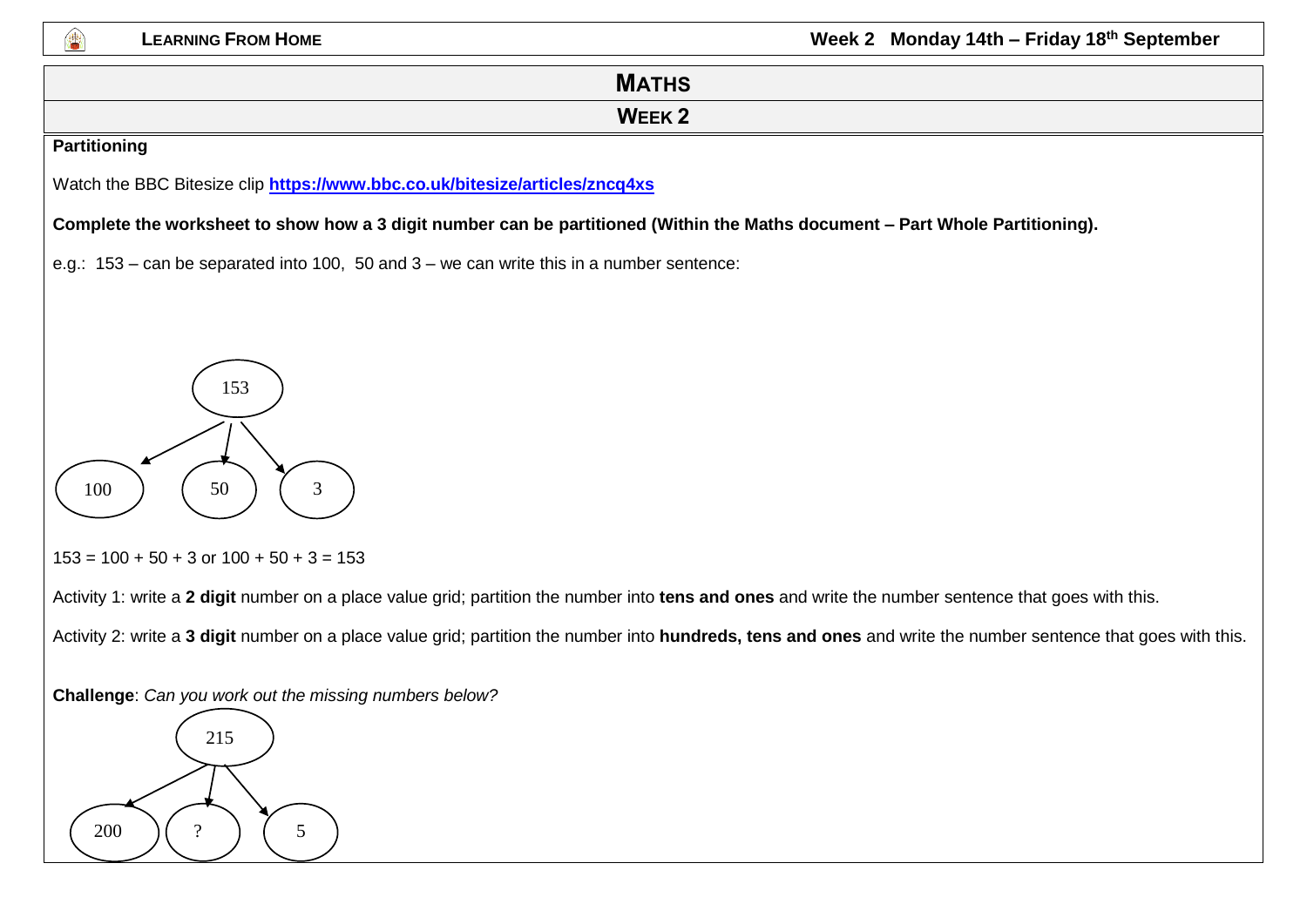**LEARNING FROM HOME CONSUMPTION CONSUMPTION <b>CONSUMPTION Week 2 Monday 14th – Friday 18<sup>th</sup> September** 

### **MATHS WEEK 2**

# ?  $100$  ) (60) (2

#### **Place Value 2**

Make some number cards for digits 0 – 9 and use these to make your own 2 and 3-digit numbers. Show that you really understand the value of each digit by recording the numbers you have made in different ways:

- Using a **place value grid** (e.g.: in columns hundreds / tens / ones)
- Drawing them on an **abacus**
- Drawing the **multibase** representation of the number (e.g.: a square for 100, a line for 10 and a cross for 1)

#### **Challenge:**

*Can you explain your reasoning?* Explain to an adult the value of each digit.

Write down 4 3-digit numbers then order them. Use your knowledge of place value to order the numbers from the smallest to the biggest (ascending order) and the from the biggest to the smallest (descending order). Then, explain to your adult how you decided on the order. *Which digits helped you decide?*

#### **Reasoning activities**

Use and apply your knowledge of place value to work out the answers to these reasoning problems and make sure that you explain how you got to the answer.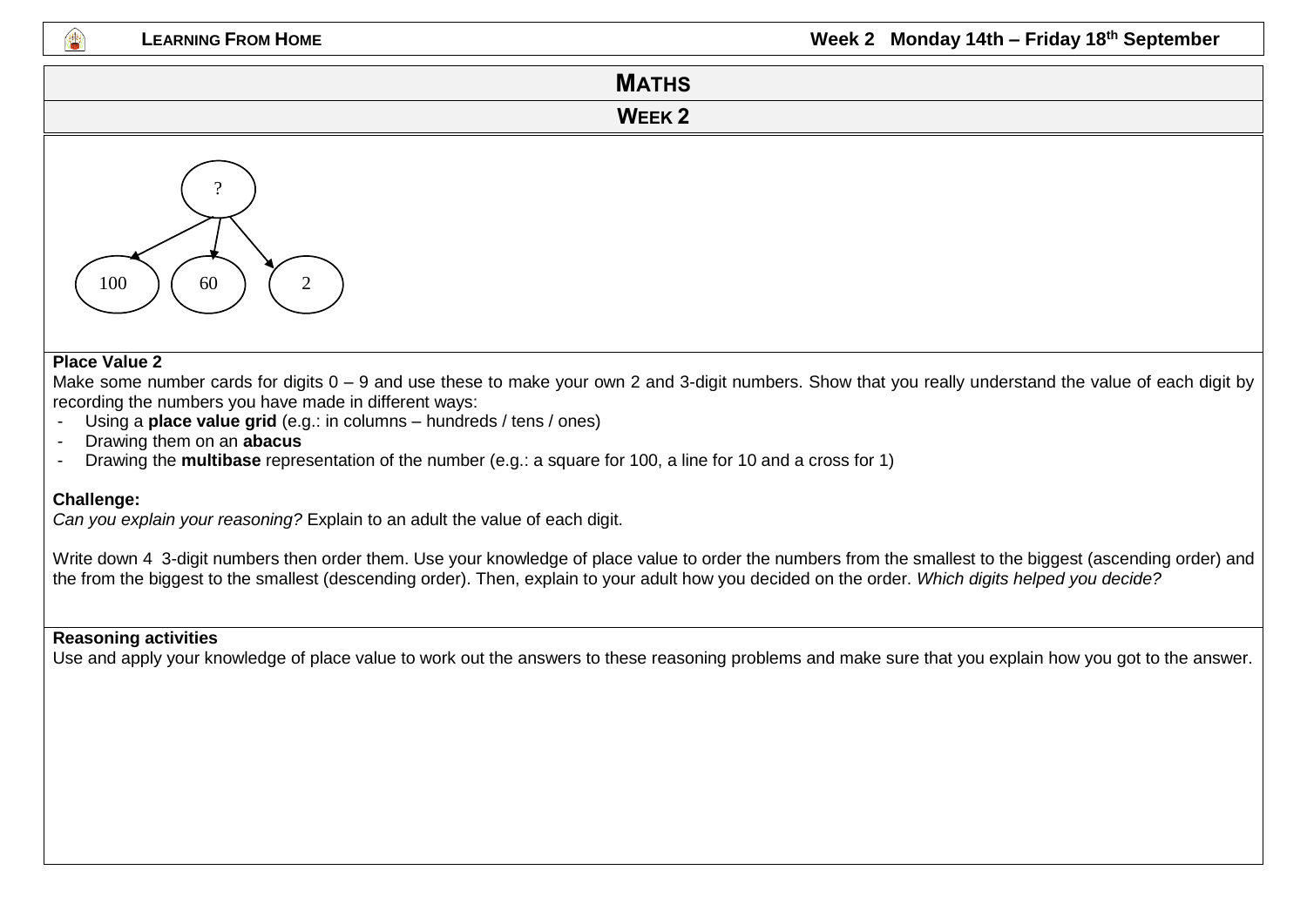幽

**LEARNING FROM HOME CONSUMPTION CONSUMPTION <b>CONSUMPTION Week 2 Monday 14th – Friday 18<sup>th</sup> September** 

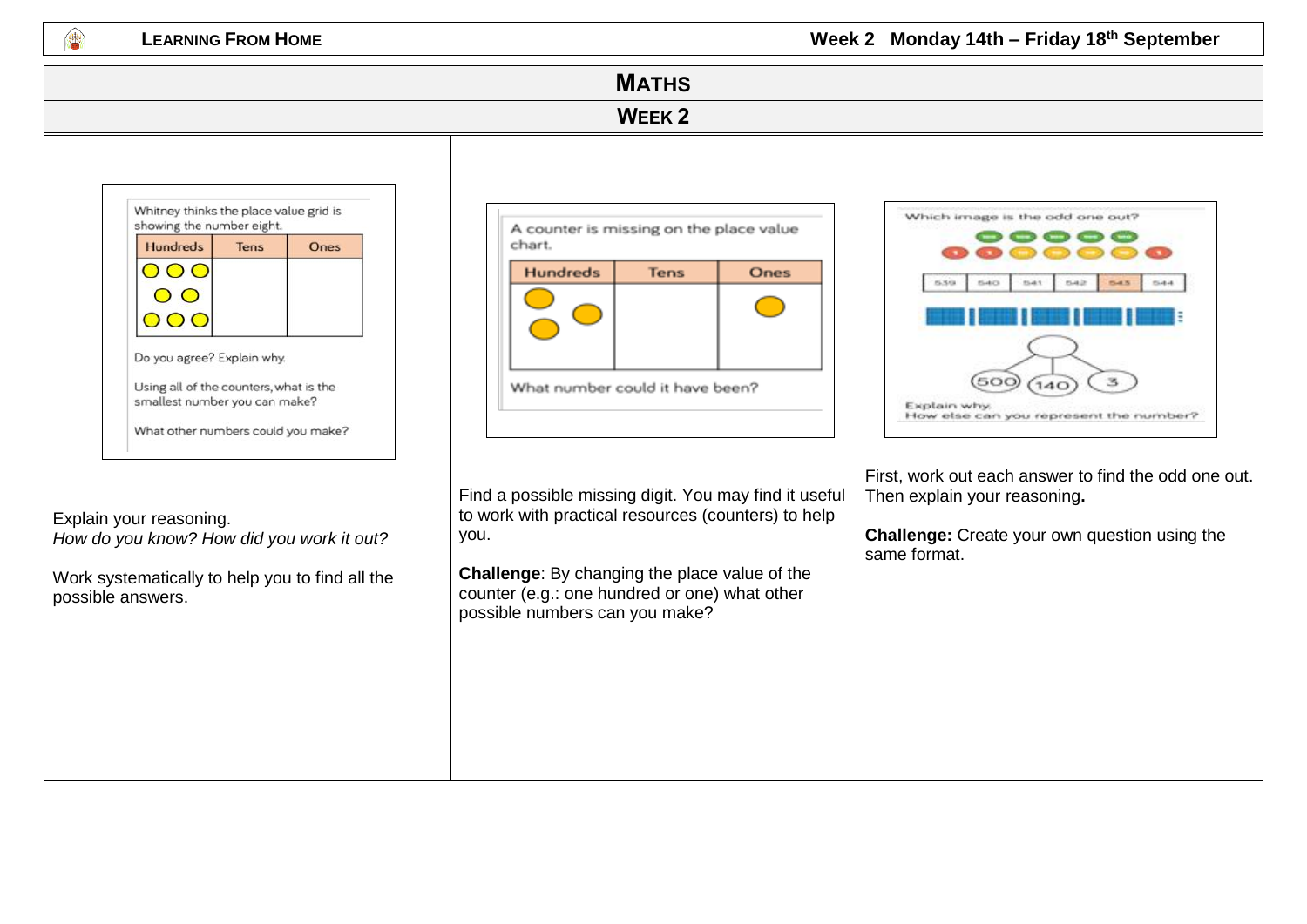## **DT WEEK 2** As you know, this term we will be exploring **mechanisms**. We will be looking in particular at **levers and linkages** and thinking about how they work together. Remember that: A **mechanism** is a **device used to create movement in a product**. Levers – lengths of material (e.g.: metal or card) that are joined together by pivots, so that the links can move as part of a mechanism. Levers are used in many everyday products. **Linkages** – a linkage is a system of levers, connected by pivots (e.g.: card strips joining one or more levers) to produce the type of movement required. **Pivots** - join levers together and provide a fixed point around which levers can rotate (turn). **Loose pivot** – e.g.: a paper fastener that joins 2 card strips. **Fixed pivot** – e.g.: a paper fastener that joins card strips to the backing card. **Find out more by watching the interactive Levers and Linkages clip** and reading the information in the **Levers and Linkages PowerPoint** – see the links in the Useful Websites box and **Resources - Levers and Linkages PowerPoint**. Answer the following questions: *What is a lever? What is a linkage? What is a pivot? How do they work together? What is their function? / What are they used for?* The key words we are learning this week are: **lever linkage fixed pivot loose pivot guide mechanism product function system** Look at the **Levers, Pivots and Linkages labelling activity in Resources.** Look carefully at the pictures and **identify and label** the **lever, pivot** (is it lose or fixed?) and **linkages** that you see. Pivot Linkage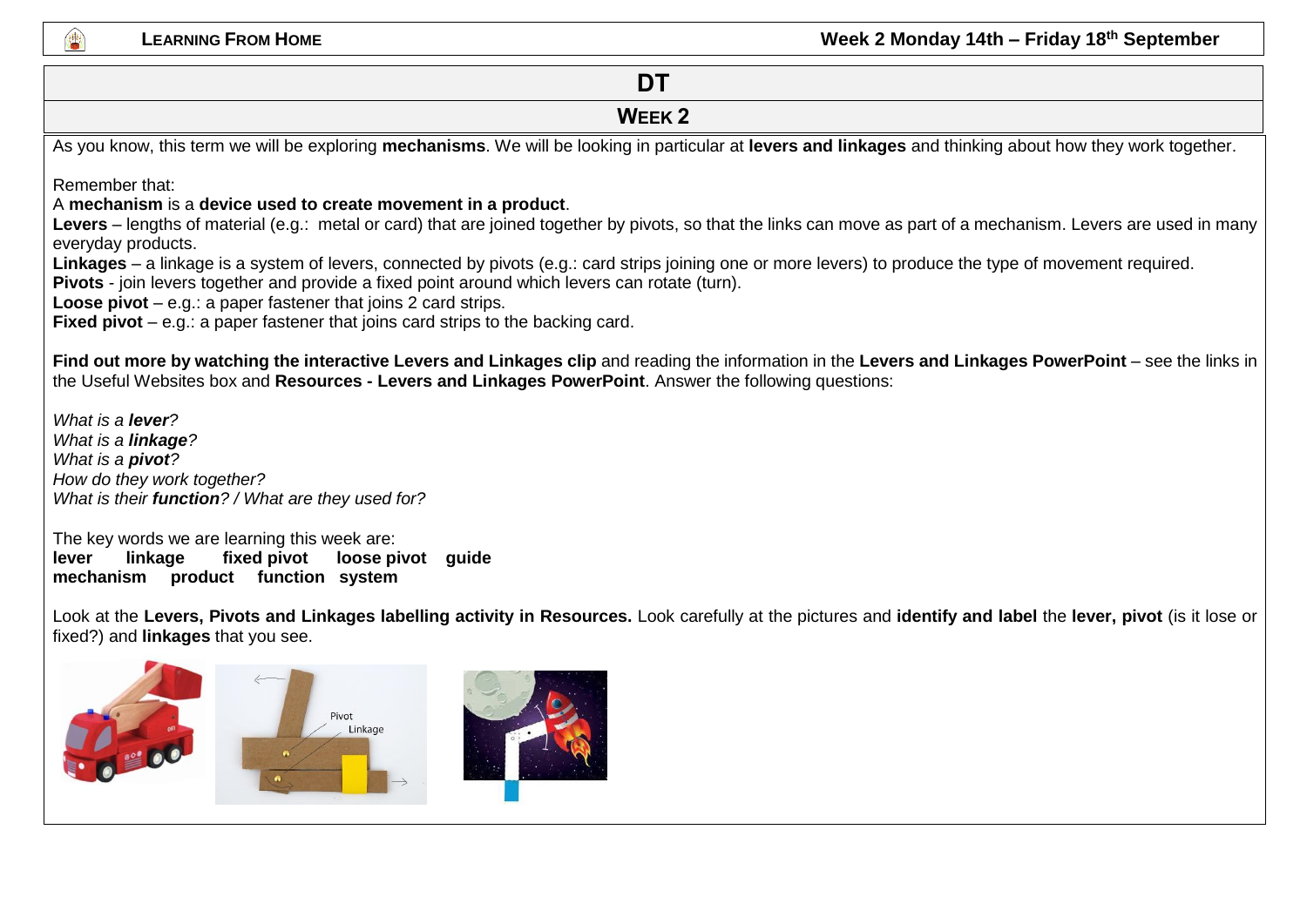出

**LEARNING FROM HOME CONSUMING <b>EXAMPLE 2 Week 2** Monday 14<sup>th</sup> – Friday 18<sup>th</sup> September

| <b>COMPUTING</b>                                                                                                                                                                                                                                                                                                                                              |  |  |  |
|---------------------------------------------------------------------------------------------------------------------------------------------------------------------------------------------------------------------------------------------------------------------------------------------------------------------------------------------------------------|--|--|--|
| <b>WEEK 2</b>                                                                                                                                                                                                                                                                                                                                                 |  |  |  |
| <b>Algorithms</b><br>Create a treasure map and then write a simple algorithm to help discover the buried treasure<br>Computers have to be programmed with very clear instructions in small, precise steps – algorithms. These steps have to be in the right order and if a step is<br>missed out, the programme will not work and will have to be "debugged". |  |  |  |
| 1 - Using squared paper (Resources – Treasure map), draw a map and imagine a route from a starting point of your choice to the hidden treasure.                                                                                                                                                                                                               |  |  |  |
| Add a compass to your map – try to include all of the 8 compass points you have been learning about in geography.<br>Challenge: Add a key: what symbols will you use to represent the different physical features on your map? (e.g.: a lake, a river, a forest)                                                                                              |  |  |  |
| <b>Vocabulary:</b><br>north<br>south<br>east<br>west<br>north-west<br>south-east south-west<br>north-east<br>algorithm<br>debug<br>programme                                                                                                                                                                                                                  |  |  |  |
| 2 – Write a set of instructions – algorithm – to inform the treasure hunter (your adult) how to get to the treasure (e.g.: start at X - go 3 squares east – go 2<br>squares north $-$ go 2 squares east                                                                                                                                                       |  |  |  |

3 - Share a version of the map which **doesn't** have the route drawn on with your adult and ask them to follow your algorithm. *Did they get to the treasure?*  4 – *If not, what went wrong?* **Debug your programme** by correcting the algorithm.

**Extra Challenge**: Write an **algorithm** to help Max from The Hodgeheg get to the park using the maze in **Resources–The Hodgeheg–Comprehension–Ch 2**.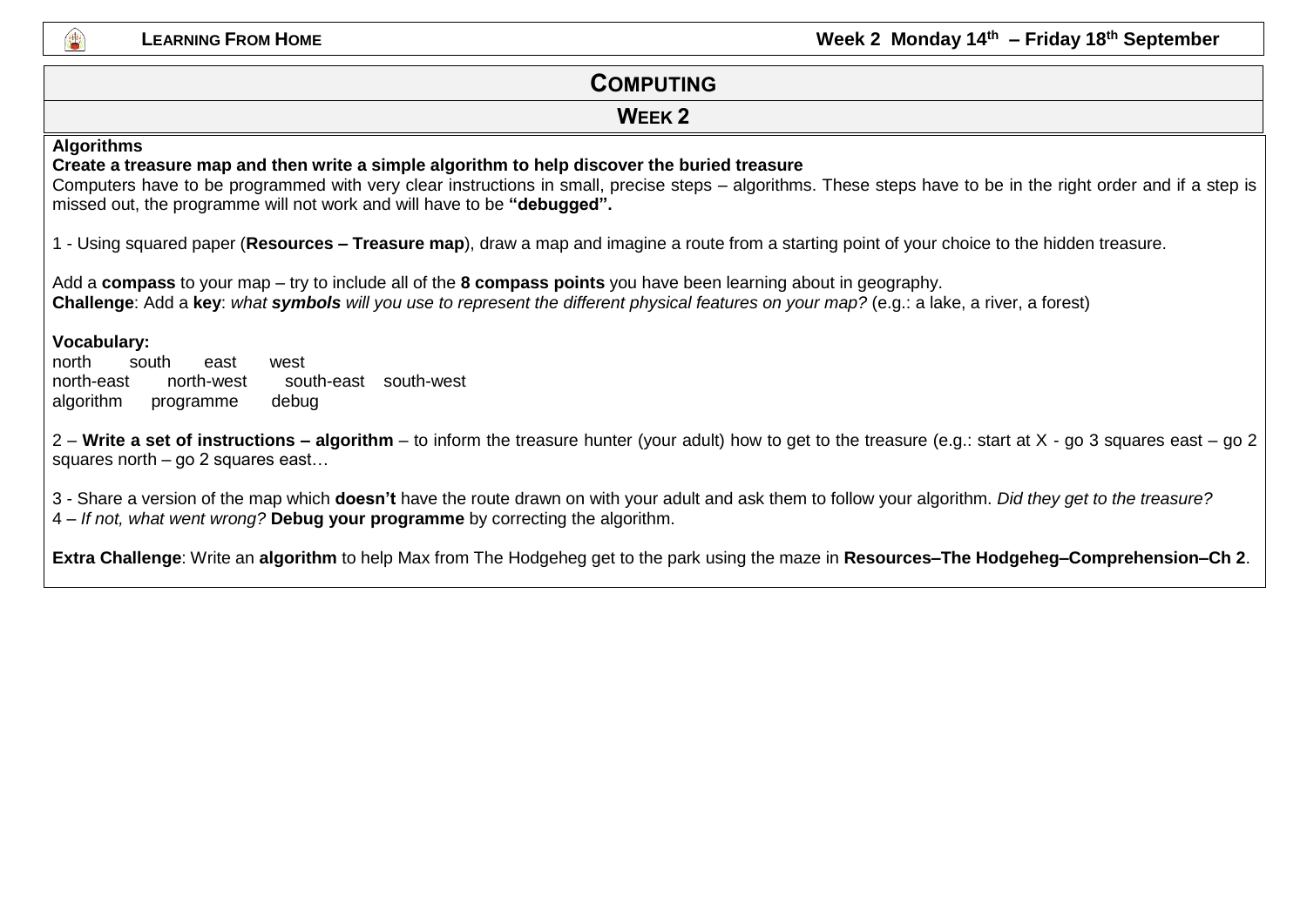#### **LEARNING FROM HOME CONSUMPTION CONSUMPTION <b>CONSUMPTION Week 2 Monday 14th – Friday 18<sup>th</sup> September**

#### **GEOGRAPHY WEEK 2 Geography Resources – Maps. Ewell Maps – Past and Present** This week we will be looking at our local area and considering - *How has Ewell changed over time?* Look at the maps and images of Ewell over time (**within the Maps document - Maps and Images of Ewell over time)** and compare these. *How are they the same/different? How has the land use changed? How can you tell? What are the main features showing on each map? Can you tell if the population density in Ewell has increased or decreased over time? How? How has the High Street changed?* **Activity 1:** Print out a map showing Ewell in the past and in the present and images of the High Street. Stick them on a piece of paper and compare and contrast the features that you can see. *Have their been any changes to Ewell High Street since the photo was taken*? *What do you notice about each? What is the same? What is different?* Write your comparison under the pictures. **Activity 2:** (**within the Maps document – 6 figure Grid Referencing)** Create a map (using a template) including **symbols and a key**. Write a set of **6 figure grid references** for a friend to identify different features. (4-6-figure grid reference).

Examples of Ordinance Survey symbols you could include:

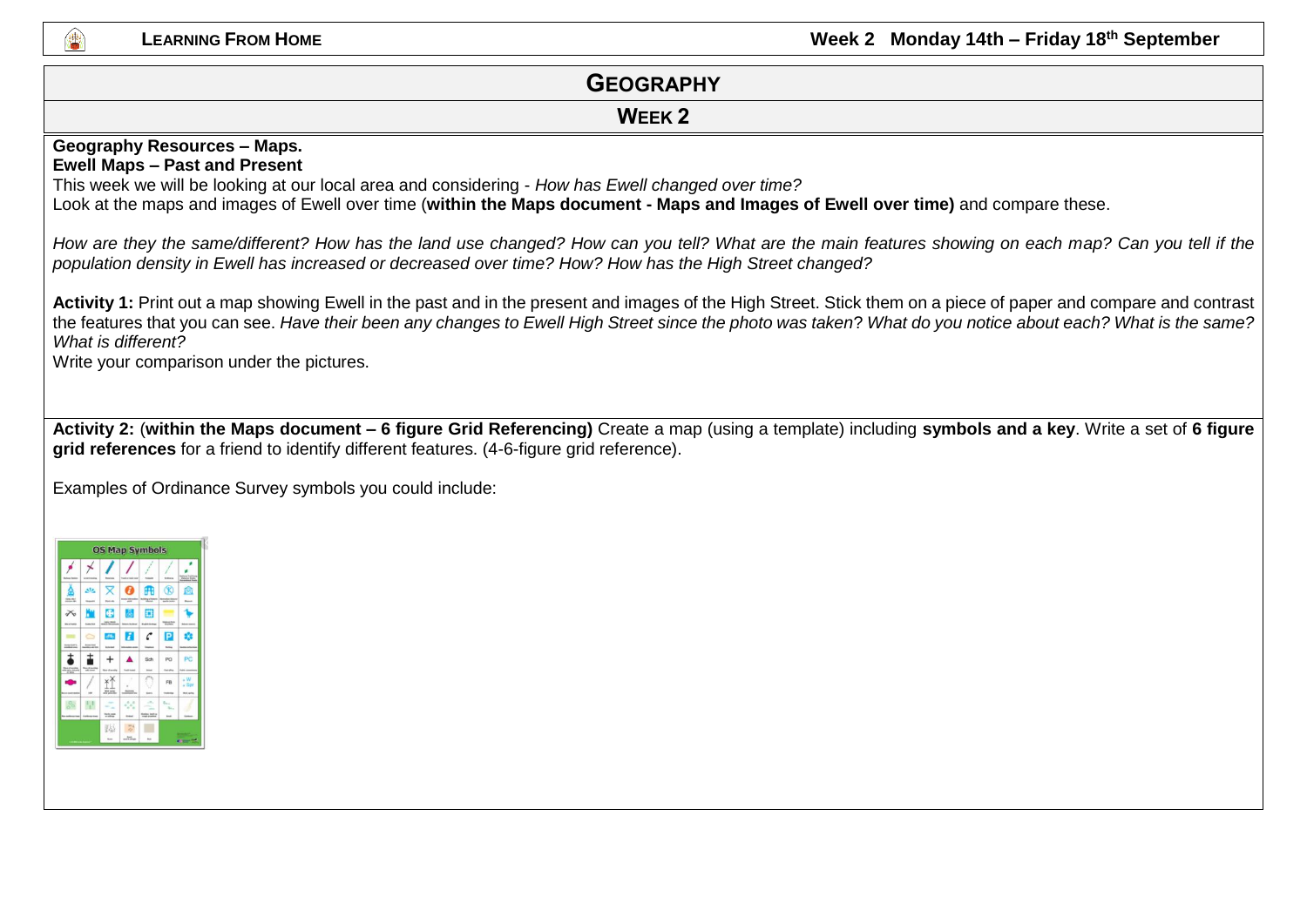**LEARNING FROM HOME LEARNING <b>FROM HOME EXAMPLE 2 Week 2** Monday 14th – Friday 18<sup>th</sup> September

## **RE**

**WEEK 2**

#### **Christianity – Pentecost**

This week we will be exploring the **symbols of Pentecost**.

#### **Review - Pentecost facts**

The festival of Pentecost is important to Christians as it marks the coming of the **Holy Spirit** and the beginning of the Christian Church. Pentecost is regarded as the birthday of the Christian church and the start of the church's mission to the world. Pentecost is also known as **Whitsun**. The word Pentecost comes from a Greek word which means "fiftieth" – it is celebrated on the Sunday **50 days after Easter**.

The apostles were celebrating a Jewish harvest festival called Shavuot when the Holy Spirit came down on them. It **sounded like a very strong wind**, and it **looked like tongues of fire**. The apostles then found themselves **speaking in foreign languages**, inspired by the **Holy Spirit**.People passing by at first thought that they must be drunk, but the apostle **Peter** told the crowd that the apostles were full of the Holy Spirit.

Watch the youtube clip The Holy Spirit Comes (Day of Pentecost). Read about the events of Pentecost and its associated symbols in the PowerPoint (**Resources – Pentecost-Facts and Symbols**).

#### **Pentecost Symbols**

The symbols of Pentecost are those of the **Holy Spirit** and include **flames**, **wind**, **the breath of God** and **a dove**.

#### **Celebrating Pentecost**

At Pentecost, ministers in church often wear robes with **red** in the design as a **symbol of the flames** in which the Holy Spirit came to earth.

**Discussion:** Use the following words when you discuss Pentecost with your adult:

**Holy Spirit symbol Pentecost God disciples/apostles** (Jesus's 12 special friends) **miracle**

*What is a symbol?* 

*Why do we use symbols?* 

*What are the symbols of Pentecost? What do they represent? What is their meaning for Christians?* 

*Why is the colour red associated with Pentecost?*

**Activity:** Draw the symbols of **the flame, the wind/breath of God** and **the dove** and explain how they relate to Pentecost and the relevance of these symbols to Christians.





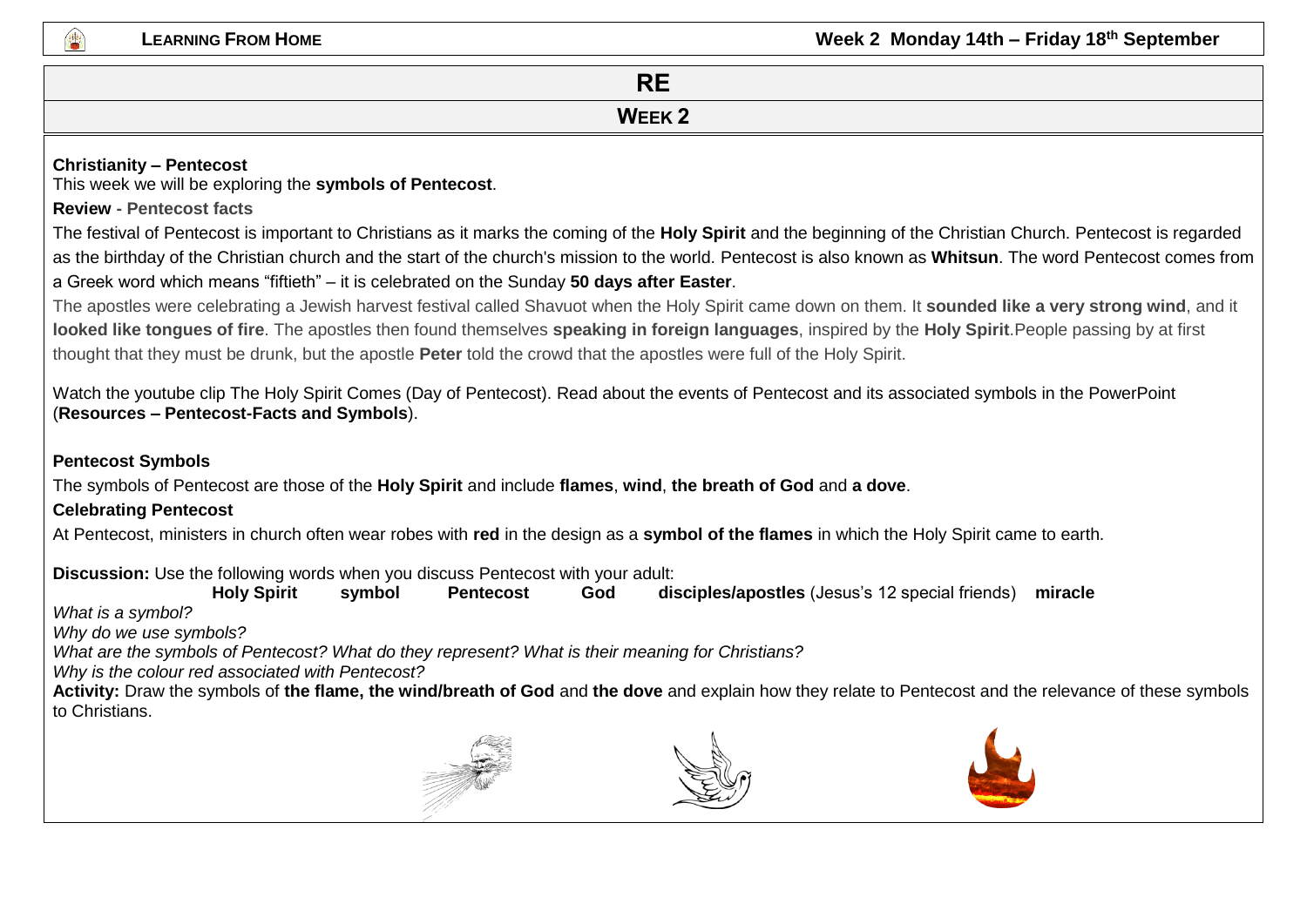

#### **PE WEEK 2**

#### **Dance - this half term we will be exploring dance motifs in response to music and partner work**

As usual, remember to warm up before you start moving. This can involve stretching your arms above your head, running on the spot, touching your toes and star jumps.

This week we will be adding twisting/turning and changes of direction and levels to the movements from last week.

Listen to a piece of music - *How does it make you feel? What images does it create in your imagination? How could you express these feelings/images in dance?*  Create a routine of **at least 5 different moves** (using different body parts, direction, balances and levels). Explain your routine to someone in your family and see if they can mirror your moves.

**Mirroring** (i.e.: dancers to do the same travel, jump, shape or balance at exactly the same time).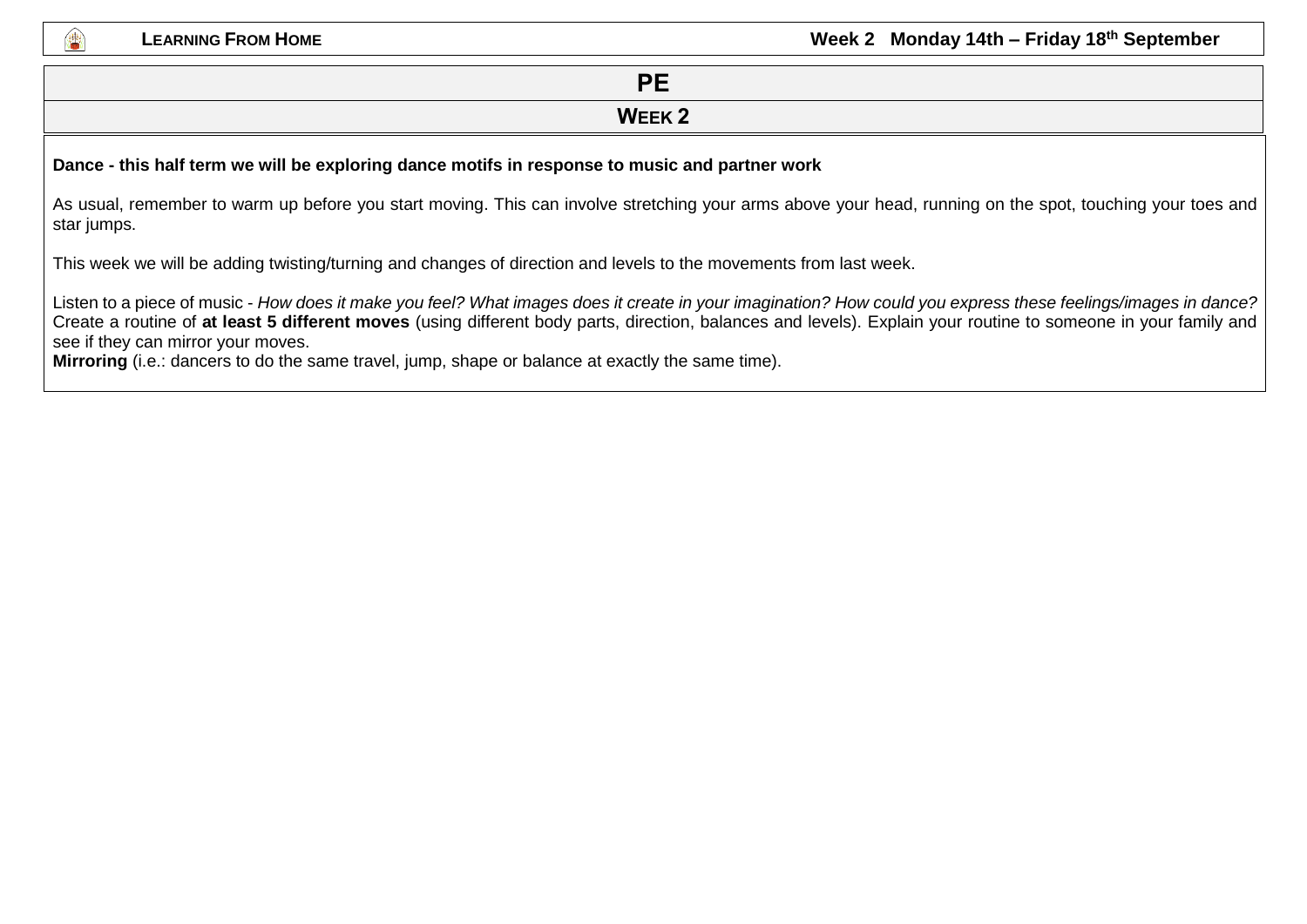**LEARNING FROM HOME LEARNING <b>FROM HOME EXAMPLE 2 Week 2** Monday 14th – Friday 18<sup>th</sup> September

| DCE<br>⊤ט⊏                                                                                                                                                                                                                     |  |  |
|--------------------------------------------------------------------------------------------------------------------------------------------------------------------------------------------------------------------------------|--|--|
| WEEK <sub>2</sub>                                                                                                                                                                                                              |  |  |
| and the second contract of the second second and the second second the second second and second the second second and second the second second and second the second second and second second and second second and second sec |  |  |

#### **Target Setting and Improving**

The beginnining of the school year is a good time to reflect on target setting, identifying what we are good at and areas for improvement and setting personal goals.

This week we will be focussing on checking and editing our writing.

*Why is it important to check and edit our work?* 

Look at the **school marking symbols** and explain to an adult what these mean and what you need to do if you see them in your book.



*What can you do to help yourself?*

- e.g.: use word mats or class displays to check the spelling of Common Exception Words
	- read through your work carefully when you have finished writing
	- check for punctuation (. , ! ?)
	- check for missing words *does it make sense?*

#### **Target Setting**

Identify areas for improvement in your writing; discuss with an adult what you think you need to get better at and what you might need to do to achieve this. **Activity**: record your targets and what you will do to achieve them - write a sentence: eg: *I need to improve / get better at … I will…. - t*o remind yourself of what you have decided.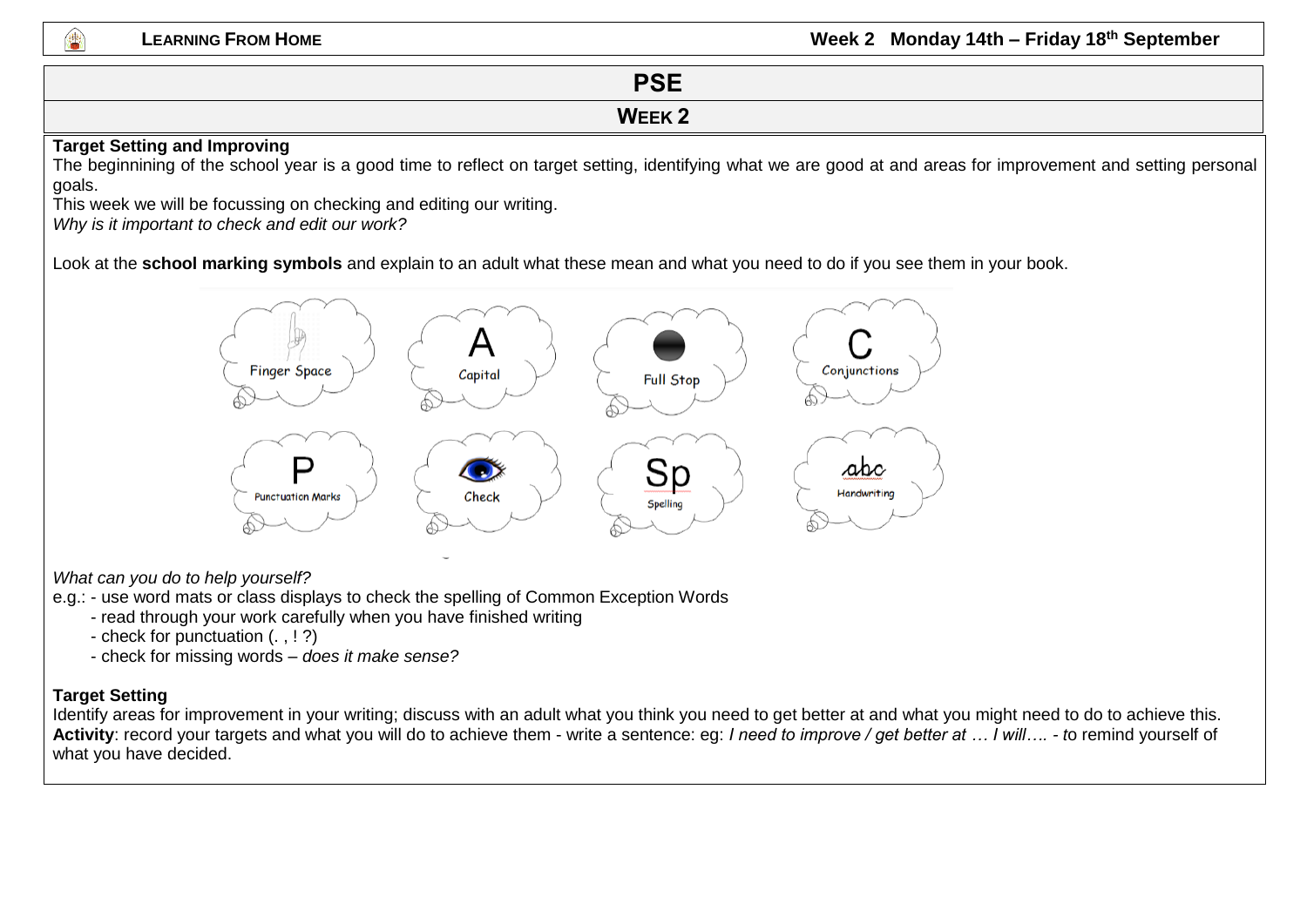#### **LEARNING FROM HOME LEARNING <b>FROM HOME EXAMPLE 2** MONDAY 14th – **Friday 18**<sup>th</sup> September

# **ART WEEK 2 What are complementary colours?** In art, complementary colours are the colours that are directly opposite each other on the spectrum colour wheel. E.g., Purple and Yellow. Explore making complementary colours by mixing colours on the opposite sides of the spectrum colour wheel. Yellow Complete the a grid of colours (**Resources – Complematary Colours Grid**), choosing 2 colours that are directly opposite each other on the colour wheel and starting at either end of the grid with one of the colours. E.g. green and red. Then add a little of each colour to the other e.g. add a small amount of red to the green and paint in the square next to the green, add a small amount of green to the red and paint in the square next to the red, continue until all of the grid is complete.



#### **Create a portrait using complementary colours**

Sketch a self protrait using mirrors to help with the detail. Choose 2 complementary coloured (yellow and purple, or red and green or orange and blue) oil pastels or colour pencils to colour the sketch in.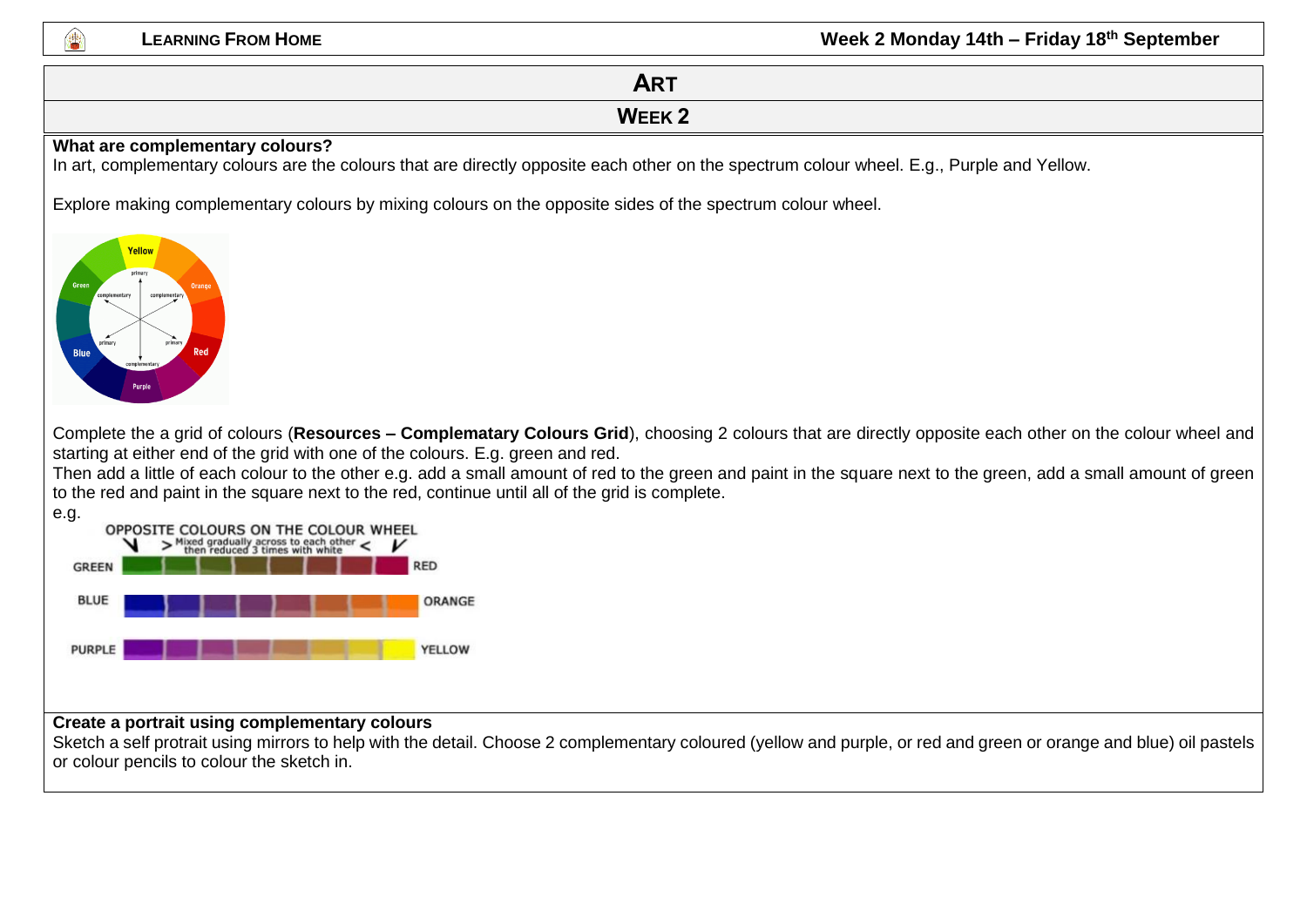| <b>LEARNING FROM HOM</b> |  |  |
|--------------------------|--|--|
|--------------------------|--|--|

**LEARNING FROM HOME Week 2 Monday 14th – Friday 18th September**

# **ART WEEK 2** e.g. **Create a piece of art using colour and tone.** Look at the structure and pattern found in a lemon when cut in half. Sketch the pattern that they can see. e.g.

繼

Draw lines in the background to form a chequered effect. Choose a pair of complementary colours: yellow and purple, or red and green or prange and blue. Using oil pastels in the first colour chosen children to go over the outline of the lemon, then using the second colour go over the lines (don't colour inside the lines as this is to be painted).

Mix different shades of the first colour and paint the segments of the lemon. Then mix shades of the second colour and paint the squares that make the chequered pattern.

e.g.

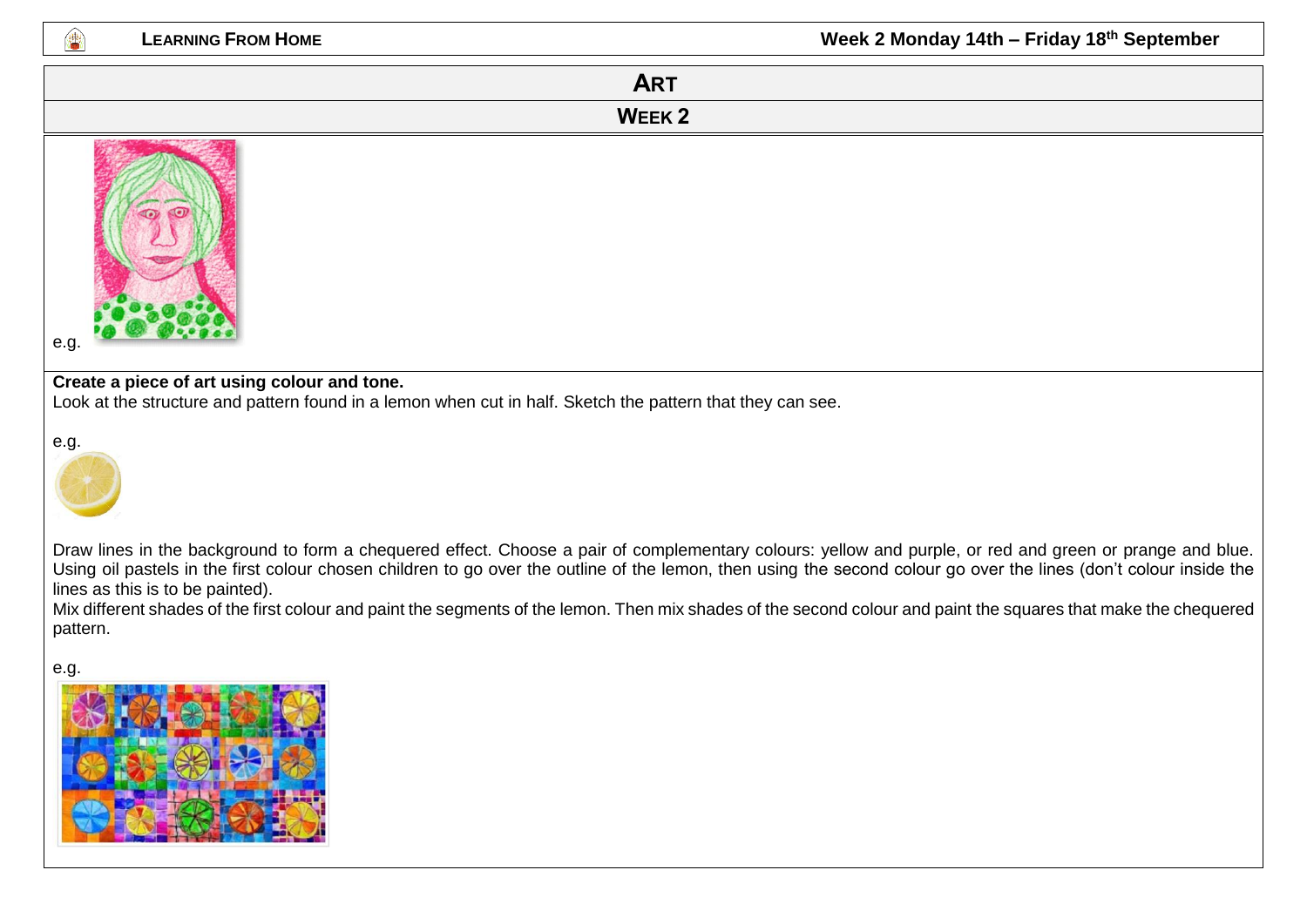|                              | A DT<br>AR I |  |
|------------------------------|--------------|--|
|                              | <b>WEEK2</b> |  |
| <b>Explore 'Earth tones'</b> |              |  |

Create a colour flow chart (see below). Start with the 3 primary colours. Mix them together to form a neutral 'earth colour'. Use twice as much yellow as you do red and blue to create brown. Create 5 sets of brown to create the flowchart colours as follows:

- 1. Add a small amount of black to one of the browns and paint a small square, then add a small amount of white to the new colour and paint a small square below the new colour. Repeat the step adding white and painting four more times to create different shades of the new colour.
- 2. Add a small amount of red to one of the browns and paint a small square, then add a small amount of white to the new colour and paint a small square below the new colour. Repeat the step adding white and painting four more times to create different shades of the new colour.
- 3. Add a small amount of yellow to one of the browns and paint a small square, then add a small amount of white to the new colour and paint a small square below the new colour. Repeat the step adding white and painting four more times to create different shades of the new colour.
- 4. Add a small amount of blue to one of the browns and paint a small square, then add a small amount of white to the new colour and paint a small square below the new colour. Repeat the step adding white and painting four more times to create different shades of the new colour.
- 5. Add a blue (twice as much as the previous step) to one of the browns and paint a small square, then add a small amount of white to the new colour and paint a small square below the new colour. Repeat the step adding white and painting four more times to create different shades of the new colour.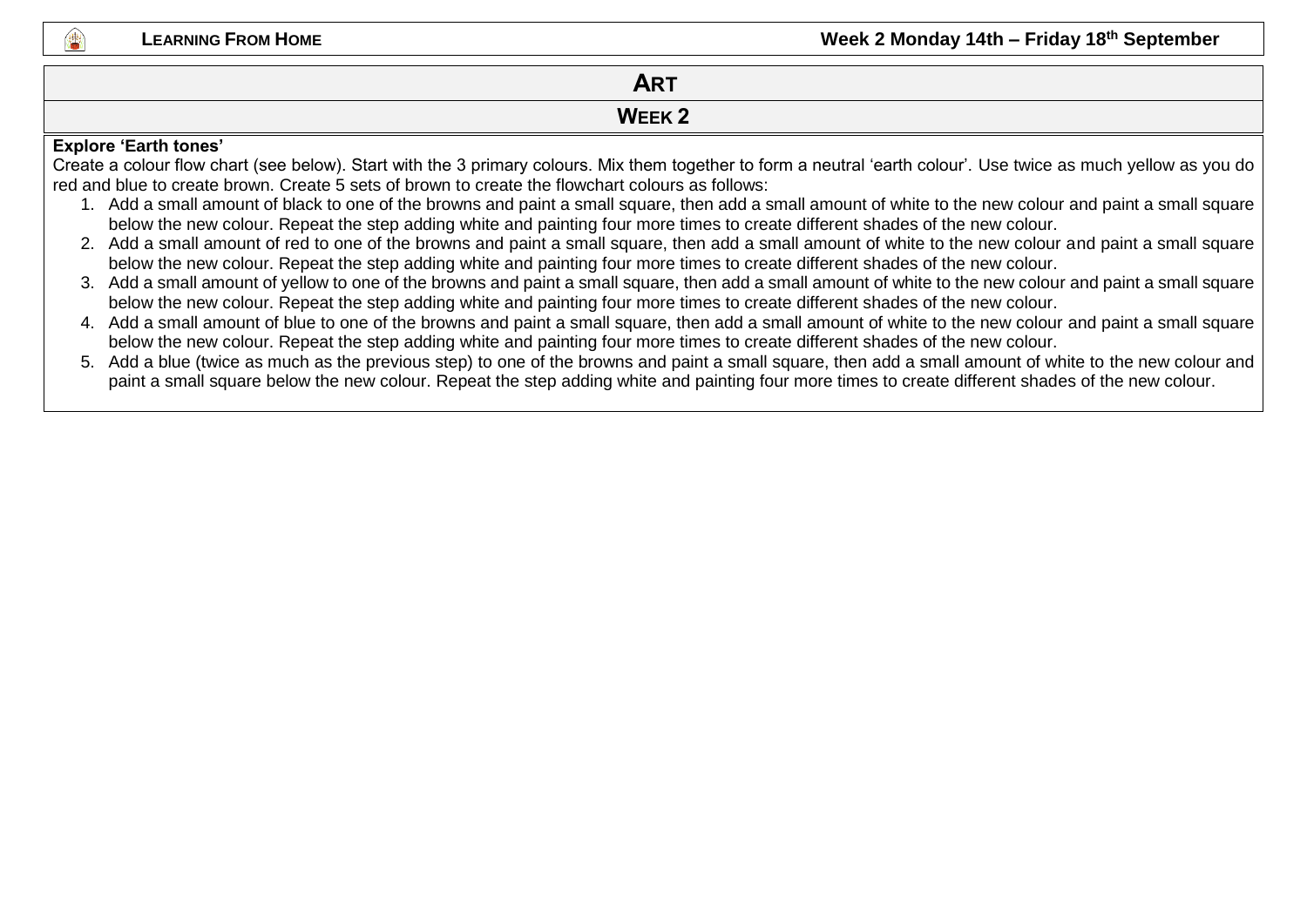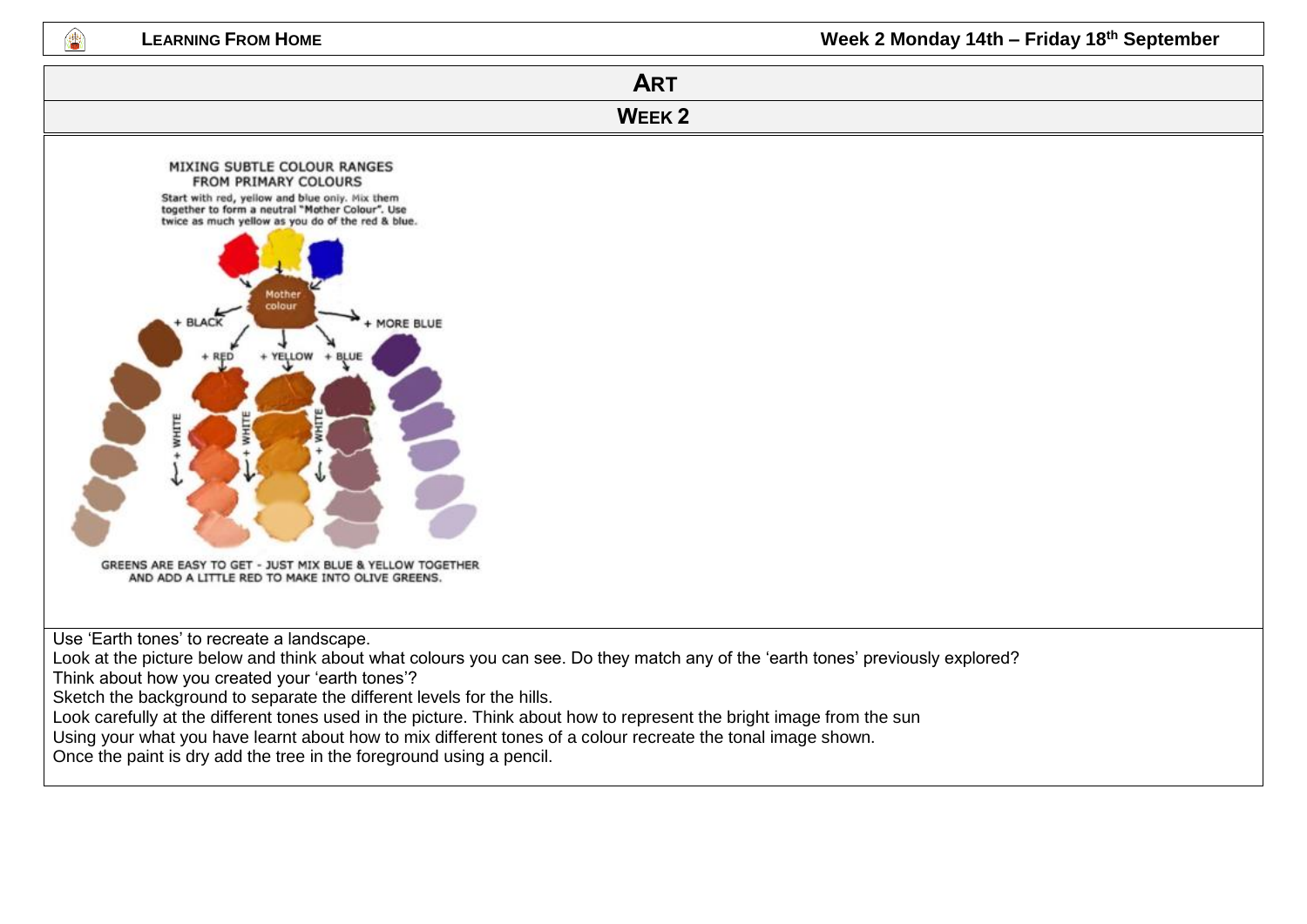| <b>LEARNING FROM HOME</b><br>働 | Week 2 Monday 14th - Friday 18th September |
|--------------------------------|--------------------------------------------|
|                                | <b>ART</b>                                 |
|                                | WEEK <sub>2</sub>                          |
|                                |                                            |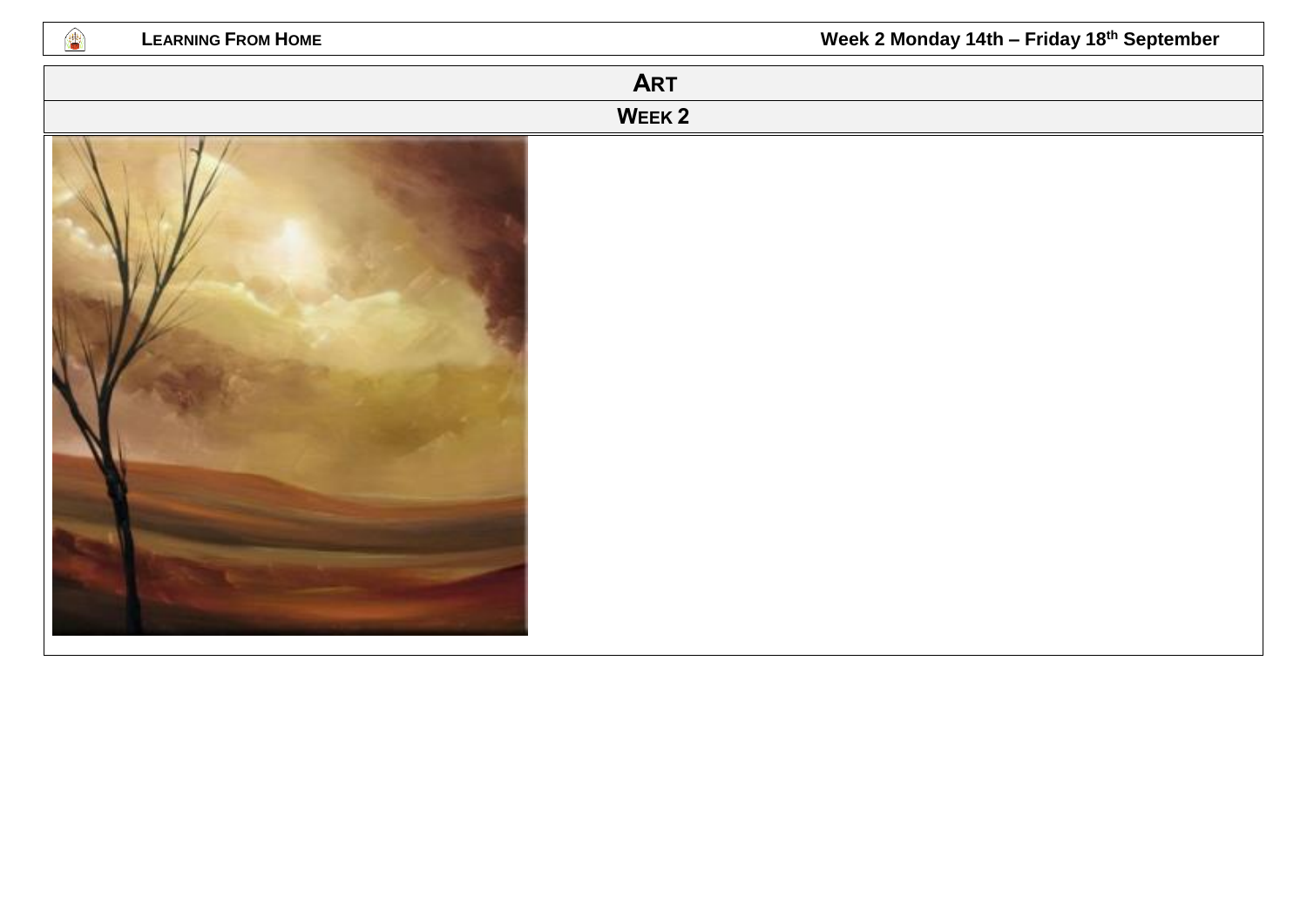

### **SCIENCE**

#### **WEEK 2**

#### **Vitamins and Minerals**

Continuing our exploration of healthy food and good nutrition we will be learning about the role of vitamins and minerals this week.

*What are Vitamins and minerals used for in the body? Which food groups are they found in?*

Look at the **PowerPoint** about food groups and their nutrition (**Resources – Food Groups and their Nutrients**). Discuss with your adult why nutrients are important and where they can be found. Complete the table explaining which nutrients come from the different food groups and their functions within the body. (**Resources – Food Groups and their Functions Table**).